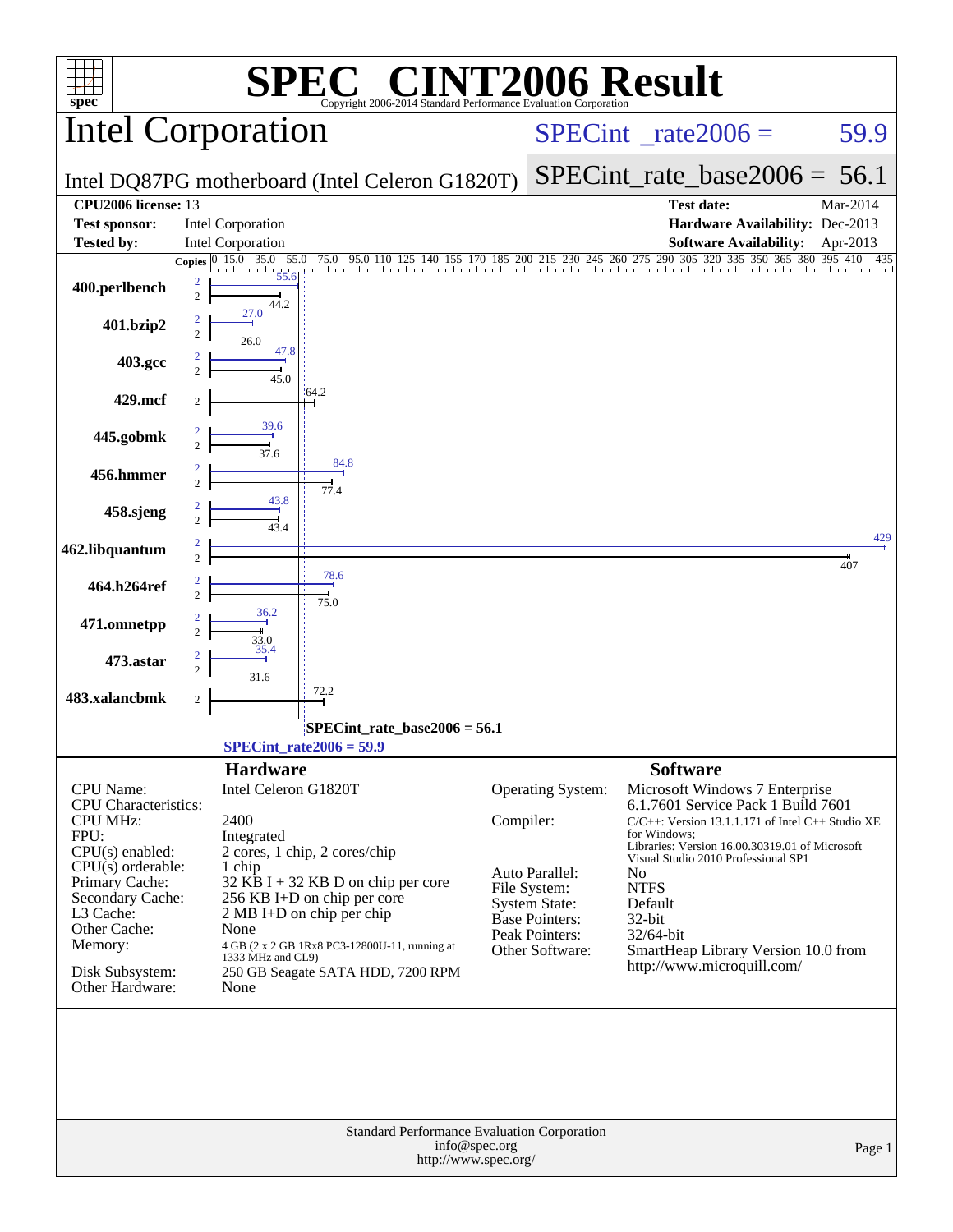

# Intel Corporation

SPECint rate $2006 = 59.9$ 

Intel DQ87PG motherboard (Intel Celeron G1820T)

[SPECint\\_rate\\_base2006 =](http://www.spec.org/auto/cpu2006/Docs/result-fields.html#SPECintratebase2006)  $56.1$ **[CPU2006 license:](http://www.spec.org/auto/cpu2006/Docs/result-fields.html#CPU2006license)** 13 **[Test date:](http://www.spec.org/auto/cpu2006/Docs/result-fields.html#Testdate)** Mar-2014

**[Test sponsor:](http://www.spec.org/auto/cpu2006/Docs/result-fields.html#Testsponsor)** Intel Corporation **[Hardware Availability:](http://www.spec.org/auto/cpu2006/Docs/result-fields.html#HardwareAvailability)** Dec-2013 **[Tested by:](http://www.spec.org/auto/cpu2006/Docs/result-fields.html#Testedby)** Intel Corporation **[Software Availability:](http://www.spec.org/auto/cpu2006/Docs/result-fields.html#SoftwareAvailability)** Apr-2013

### **[Results Table](http://www.spec.org/auto/cpu2006/Docs/result-fields.html#ResultsTable)**

|                                                                                                          | <b>Base</b>    |                |       |                |       |                | <b>Peak</b> |                |                |              |                |              |                |              |
|----------------------------------------------------------------------------------------------------------|----------------|----------------|-------|----------------|-------|----------------|-------------|----------------|----------------|--------------|----------------|--------------|----------------|--------------|
| <b>Benchmark</b>                                                                                         | <b>Copies</b>  | <b>Seconds</b> | Ratio | <b>Seconds</b> | Ratio | <b>Seconds</b> | Ratio       | <b>Copies</b>  | <b>Seconds</b> | <b>Ratio</b> | <b>Seconds</b> | <b>Ratio</b> | <b>Seconds</b> | <b>Ratio</b> |
| 400.perlbench                                                                                            |                | 441            | 44.2  | 441            | 44.4  | 442            | 44.2        |                | 353            | 55.2         | 351            | 55.8         | 351            | 55.6         |
| 401.bzip2                                                                                                |                | 749            | 25.8  | 744            | 26.0  | 740            | 26.0        | $\sim$         | 718            | 26.8         | 717            | 27.0         | 713            | 27.0         |
| $403.\mathrm{gcc}$                                                                                       | ◠              | 363            | 44.4  | 354            | 45.4  | 358            | 45.0        | $\overline{ }$ | 338            | 47.6         | 337            | 47.8         | 335            | 48.0         |
| $429$ .mcf                                                                                               | $\overline{c}$ | 305            | 59.8  | 284            | 64.2  | 276            | 66.0        | ⌒              | 305            | 59.8         | 284            | 64.2         | 276            | 66.0         |
| $445$ .gobm $k$                                                                                          | $\mathfrak{D}$ | 560            | 37.4  | 559            | 37.6  | 559            | 37.6        | $\bigcap$      | 529            | 39.6         | 528            | 39.8         | 531            | 39.4         |
| 456.hmmer                                                                                                | $\overline{c}$ | 241            | 77.4  | 242            | 77.2  | 241            | 77.4        | $\overline{2}$ | 220            | 84.8         | 221            | 84.2         | 220            | 84.8         |
| $458$ .sjeng                                                                                             |                | 558            | 43.4  | 560            | 43.2  | 557            | 43.4        |                | 548            | 44.2         | 552            | 43.8         | 552            | 43.8         |
| 462.libquantum                                                                                           | $\overline{c}$ | 102            | 407   | 102            | 406   | 102            | 407         | $\bigcap$      | 96.5           | 429          | 96.3           | 430          | 96.5           | 429          |
| 464.h264ref                                                                                              | $\overline{c}$ | 591            | 75.0  | 591            | 74.8  | 587            | 75.4        | $\bigcap$      | 565            | 78.4         | 562            | 78.8         | 564            | 78.6         |
| 471.omnetpp                                                                                              | $\overline{2}$ | 376            | 33.2  | 387            | 32.2  | 379            | 33.0        | $\sim$         | 344            | 36.2         | 351            | 35.6         | 346            | 36.2         |
| 473.astar                                                                                                | $\mathfrak{D}$ | 445            | 31.6  | 445            | 31.6  | 447            | 31.4        | $\bigcap$      | 395            | 35.6         | 397            | 35.4         | 396            | 35.4         |
| 483.xalancbmk                                                                                            | $\mathcal{D}$  | 192            | 71.8  | 191            | 72.2  | 191            | 72.4        | ◠              | 192            | 71.8         | 191            | 72.2         | 191            | 72.4         |
| Results appear in the order in which they were run. Bold underlined text indicates a median measurement. |                |                |       |                |       |                |             |                |                |              |                |              |                |              |

**[Compiler Invocation Notes](http://www.spec.org/auto/cpu2006/Docs/result-fields.html#CompilerInvocationNotes)**

 To compile these binaries, the Intel Compiler 13.1 was set up to generate 32-bit binaries with the command: "ipsxe-comp-vars.bat ia32 vs2010" (shortcut provided in the Intel(r) Parallel Studio XE 2013 program folder)

### **[Submit Notes](http://www.spec.org/auto/cpu2006/Docs/result-fields.html#SubmitNotes)**

 Processes were bound to specific processors using the start command with the /affinity switch. The config file option 'submit' was used to generate the affinity mask for each process.

### **[Platform Notes](http://www.spec.org/auto/cpu2006/Docs/result-fields.html#PlatformNotes)**

 Sysinfo program C:\SPEC13.1/Docs/sysinfo \$Rev: 6775 \$ \$Date:: 2011-08-16 #\$ \8787f7622badcf24e01c368b1db4377c running on Clt7C05070FB382 Sat Mar 8 06:47:05 2014

 This section contains SUT (System Under Test) info as seen by some common utilities. To remove or add to this section, see: <http://www.spec.org/cpu2006/Docs/config.html#sysinfo>

 Trying 'systeminfo' OS Name : Microsoft Windows 7 Enterprise<br>OS Version : 6.1.7601 Service Pack 1 Build : 6.1.7601 Service Pack 1 Build 7601 System Manufacturer: INTEL\_ System Model : DQ87PG Processor(s) : 1 Processor(s) Installed. Continued on next page

> Standard Performance Evaluation Corporation [info@spec.org](mailto:info@spec.org) <http://www.spec.org/>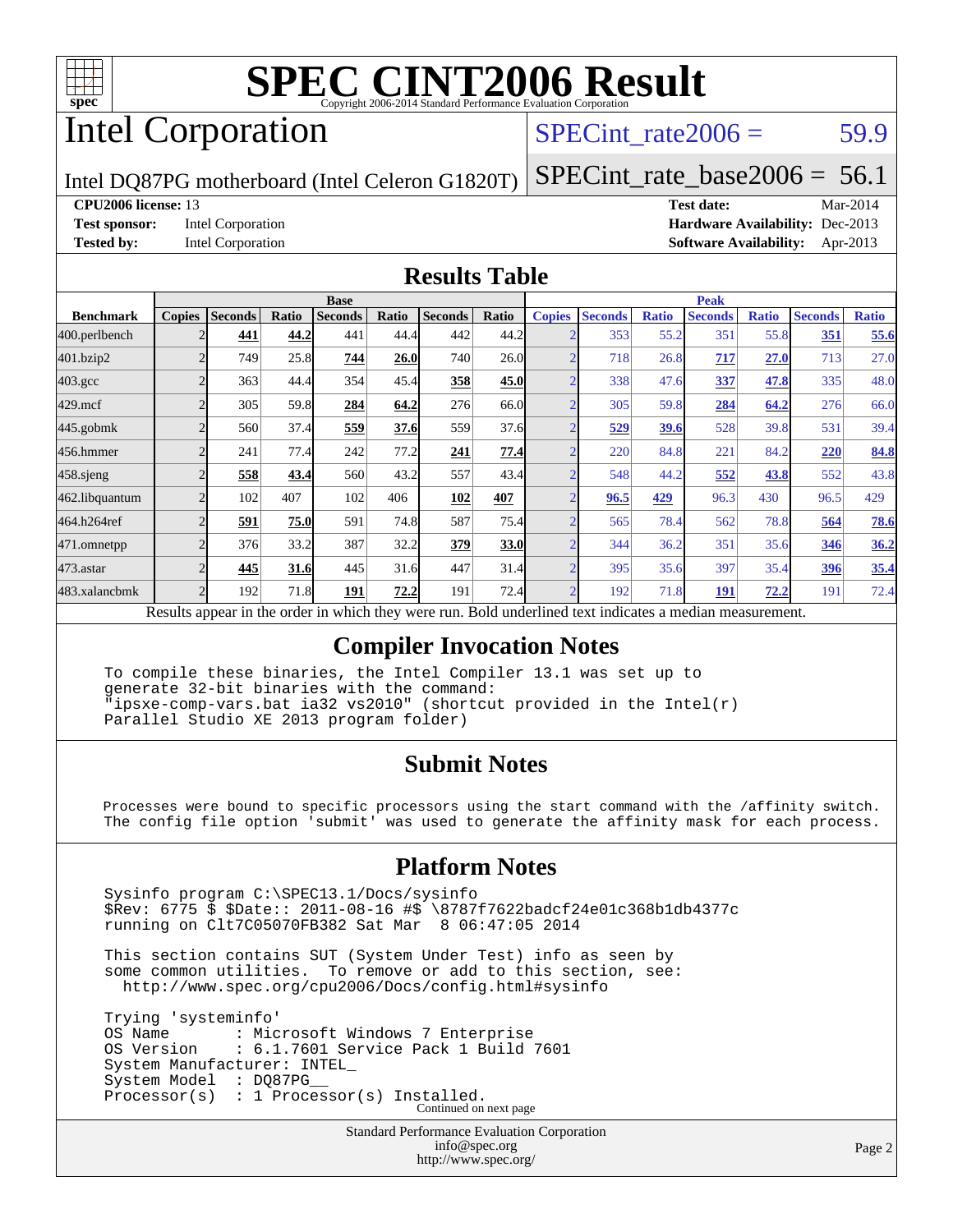

Intel Corporation

SPECint rate $2006 = 59.9$ 

[SPECint\\_rate\\_base2006 =](http://www.spec.org/auto/cpu2006/Docs/result-fields.html#SPECintratebase2006)  $56.1$ 

Intel DQ87PG motherboard (Intel Celeron G1820T)

**[Test sponsor:](http://www.spec.org/auto/cpu2006/Docs/result-fields.html#Testsponsor)** Intel Corporation **[Hardware Availability:](http://www.spec.org/auto/cpu2006/Docs/result-fields.html#HardwareAvailability)** Dec-2013

**[CPU2006 license:](http://www.spec.org/auto/cpu2006/Docs/result-fields.html#CPU2006license)** 13 **[Test date:](http://www.spec.org/auto/cpu2006/Docs/result-fields.html#Testdate)** Mar-2014 **[Tested by:](http://www.spec.org/auto/cpu2006/Docs/result-fields.html#Testedby)** Intel Corporation **[Software Availability:](http://www.spec.org/auto/cpu2006/Docs/result-fields.html#SoftwareAvailability)** Apr-2013

### **[Platform Notes \(Continued\)](http://www.spec.org/auto/cpu2006/Docs/result-fields.html#PlatformNotes)**

 [01]: Intel64 Family 6 Model 60 Stepping 3 GenuineIntel ~2400 Mhz BIOS Version : Intel(R) Corp. PGQ8710H.86A.0036.2013.0702.1908, 7/2/2013 Total Physical Memory: 3,749 MB

 Trying 'wmic cpu get /value' DeviceID L2CacheSize : 512 L3CacheSize : 2048 MaxClockSpeed : 2400 Name : Intel(R) Celeron(R) CPU G1820T @ 2.40GHz NumberOfCores : 2 NumberOfLogicalProcessors: 2

 (End of data from sysinfo program) BIOS: SATA mode set to RAID Windows Disk Driver: Intel Rapid Storage Technology 12.5.0.1066 Windows Chipset Driver: Intel Chipset Driver 9.4.0.1027

### **[Component Notes](http://www.spec.org/auto/cpu2006/Docs/result-fields.html#ComponentNotes)**

 Tested systems can be used with Shin-G ATX case, PC Power and Cooling 1200W power supply Micron MT8JTF25664AZ-1G6 Series Memory DIMMs

### **[General Notes](http://www.spec.org/auto/cpu2006/Docs/result-fields.html#GeneralNotes)**

 Binaries compiled on a system with 1x Intel Core i7-860 CPU + 8GB memory using Windows 7 Enterprise 64-bit

# **[Base Compiler Invocation](http://www.spec.org/auto/cpu2006/Docs/result-fields.html#BaseCompilerInvocation)**

[C benchmarks](http://www.spec.org/auto/cpu2006/Docs/result-fields.html#Cbenchmarks): [icl -Qvc10](http://www.spec.org/cpu2006/results/res2014q3/cpu2006-20140701-30243.flags.html#user_CCbase_intel_icc_vc10_9607f3ecbcdf68042245f068e51b40c1) [-Qstd=c99](http://www.spec.org/cpu2006/results/res2014q3/cpu2006-20140701-30243.flags.html#user_CCbase_intel_compiler_c99_mode_1a3d110e3041b3ad4466830521bdad2a)

[C++ benchmarks:](http://www.spec.org/auto/cpu2006/Docs/result-fields.html#CXXbenchmarks) [icl -Qvc10](http://www.spec.org/cpu2006/results/res2014q3/cpu2006-20140701-30243.flags.html#user_CXXbase_intel_icc_vc10_9607f3ecbcdf68042245f068e51b40c1)

## **[Base Portability Flags](http://www.spec.org/auto/cpu2006/Docs/result-fields.html#BasePortabilityFlags)**

 403.gcc: [-DSPEC\\_CPU\\_WIN32](http://www.spec.org/cpu2006/results/res2014q3/cpu2006-20140701-30243.flags.html#b403.gcc_baseCPORTABILITY_DSPEC_CPU_WIN32) 464.h264ref: [-DWIN32](http://www.spec.org/cpu2006/results/res2014q3/cpu2006-20140701-30243.flags.html#b464.h264ref_baseCPORTABILITY_DWIN32) [-DSPEC\\_CPU\\_NO\\_INTTYPES](http://www.spec.org/cpu2006/results/res2014q3/cpu2006-20140701-30243.flags.html#b464.h264ref_baseCPORTABILITY_DSPEC_CPU_NO_INTTYPES) 483.xalancbmk: [-Qoption,cpp,--no\\_wchar\\_t\\_keyword](http://www.spec.org/cpu2006/results/res2014q3/cpu2006-20140701-30243.flags.html#user_baseCXXPORTABILITY483_xalancbmk_f-no_wchar_t_keyword_ec0ad4495a16b4e858bfcb29d949d25d)

> Standard Performance Evaluation Corporation [info@spec.org](mailto:info@spec.org) <http://www.spec.org/>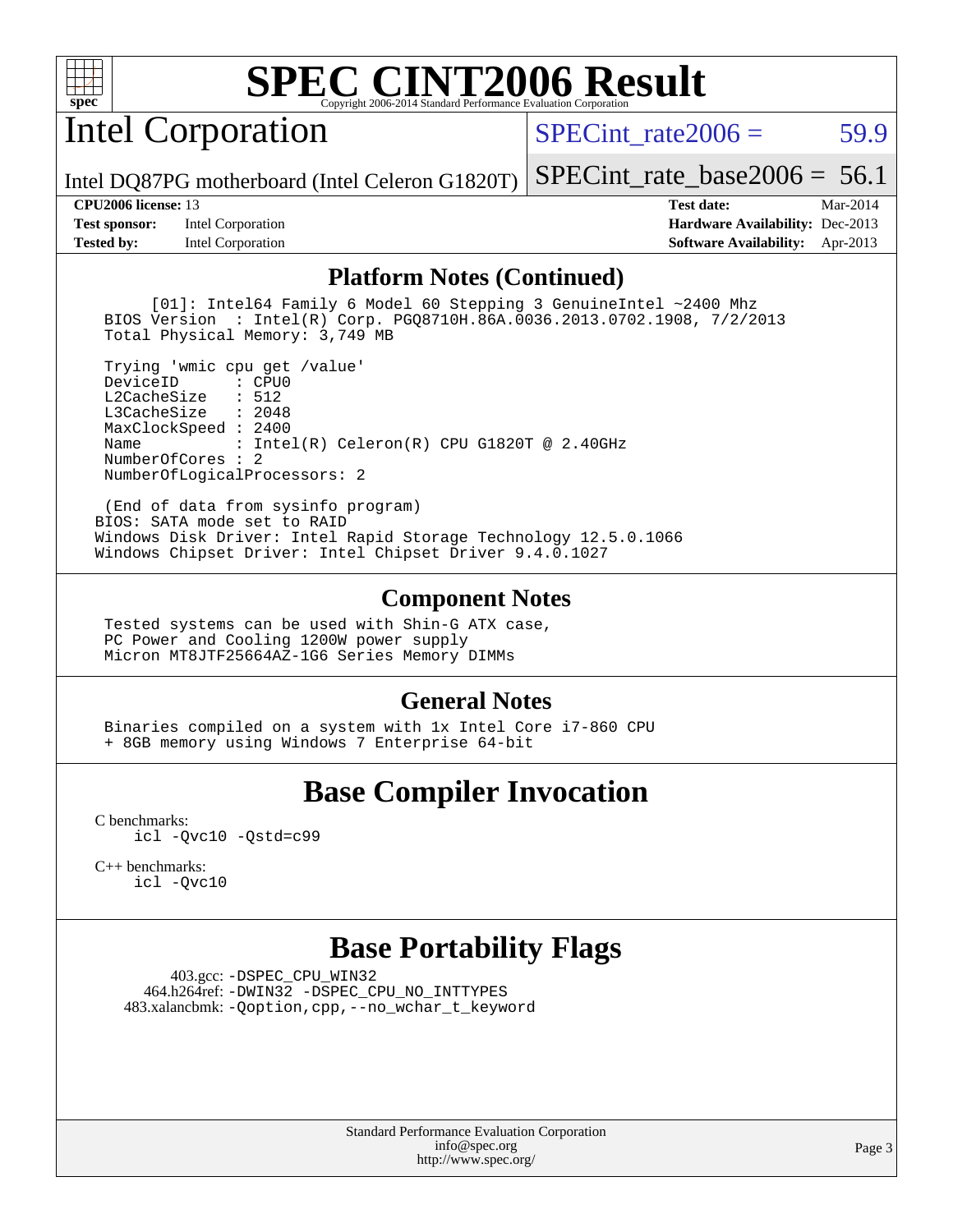

Intel Corporation

SPECint rate $2006 = 59.9$ 

[SPECint\\_rate\\_base2006 =](http://www.spec.org/auto/cpu2006/Docs/result-fields.html#SPECintratebase2006)  $56.1$ 

Intel DQ87PG motherboard (Intel Celeron G1820T)

**[Tested by:](http://www.spec.org/auto/cpu2006/Docs/result-fields.html#Testedby)** Intel Corporation **[Software Availability:](http://www.spec.org/auto/cpu2006/Docs/result-fields.html#SoftwareAvailability)** Apr-2013

**[CPU2006 license:](http://www.spec.org/auto/cpu2006/Docs/result-fields.html#CPU2006license)** 13 **[Test date:](http://www.spec.org/auto/cpu2006/Docs/result-fields.html#Testdate)** Mar-2014 **[Test sponsor:](http://www.spec.org/auto/cpu2006/Docs/result-fields.html#Testsponsor)** Intel Corporation **[Hardware Availability:](http://www.spec.org/auto/cpu2006/Docs/result-fields.html#HardwareAvailability)** Dec-2013

## **[Base Optimization Flags](http://www.spec.org/auto/cpu2006/Docs/result-fields.html#BaseOptimizationFlags)**

[C benchmarks](http://www.spec.org/auto/cpu2006/Docs/result-fields.html#Cbenchmarks):

[-QxSSE4.2](http://www.spec.org/cpu2006/results/res2014q3/cpu2006-20140701-30243.flags.html#user_CCbase_f-QxSSE42_372695bbe211719895df0310b324a1ca) [-Qipo](http://www.spec.org/cpu2006/results/res2014q3/cpu2006-20140701-30243.flags.html#user_CCbase_f-Qipo) [-O3](http://www.spec.org/cpu2006/results/res2014q3/cpu2006-20140701-30243.flags.html#user_CCbase_f-O3) [-Qprec-div-](http://www.spec.org/cpu2006/results/res2014q3/cpu2006-20140701-30243.flags.html#user_CCbase_f-Qprec-div-) [-Qopt-prefetch](http://www.spec.org/cpu2006/results/res2014q3/cpu2006-20140701-30243.flags.html#user_CCbase_f-Qprefetch_37c211608666b9dff9380561f602f0a8) [/F512000000](http://www.spec.org/cpu2006/results/res2014q3/cpu2006-20140701-30243.flags.html#user_CCbase_set_stack_space_98438a10eb60aa5f35f4c79d9b9b27b1)

[C++ benchmarks:](http://www.spec.org/auto/cpu2006/Docs/result-fields.html#CXXbenchmarks)

[-QxSSE4.2](http://www.spec.org/cpu2006/results/res2014q3/cpu2006-20140701-30243.flags.html#user_CXXbase_f-QxSSE42_372695bbe211719895df0310b324a1ca) [-Qipo](http://www.spec.org/cpu2006/results/res2014q3/cpu2006-20140701-30243.flags.html#user_CXXbase_f-Qipo) [-O3](http://www.spec.org/cpu2006/results/res2014q3/cpu2006-20140701-30243.flags.html#user_CXXbase_f-O3) [-Qprec-div-](http://www.spec.org/cpu2006/results/res2014q3/cpu2006-20140701-30243.flags.html#user_CXXbase_f-Qprec-div-) [-Qopt-prefetch](http://www.spec.org/cpu2006/results/res2014q3/cpu2006-20140701-30243.flags.html#user_CXXbase_f-Qprefetch_37c211608666b9dff9380561f602f0a8) [-Qcxx-features](http://www.spec.org/cpu2006/results/res2014q3/cpu2006-20140701-30243.flags.html#user_CXXbase_f-Qcxx_features_dbf36c8a6dba956e22f1645e4dcd4d98) [/F512000000](http://www.spec.org/cpu2006/results/res2014q3/cpu2006-20140701-30243.flags.html#user_CXXbase_set_stack_space_98438a10eb60aa5f35f4c79d9b9b27b1) [shlW32M.lib](http://www.spec.org/cpu2006/results/res2014q3/cpu2006-20140701-30243.flags.html#user_CXXbase_SmartHeap32_d106338dfda1a055705c9b519e07f096) [-link /FORCE:MULTIPLE](http://www.spec.org/cpu2006/results/res2014q3/cpu2006-20140701-30243.flags.html#user_CXXbase_link_force_multiple2_070fe330869edf77077b841074b8b0b6)

### **[Base Other Flags](http://www.spec.org/auto/cpu2006/Docs/result-fields.html#BaseOtherFlags)**

[C benchmarks](http://www.spec.org/auto/cpu2006/Docs/result-fields.html#Cbenchmarks):

403.gcc: [-Dalloca=\\_alloca](http://www.spec.org/cpu2006/results/res2014q3/cpu2006-20140701-30243.flags.html#b403.gcc_baseEXTRA_CFLAGS_Dalloca_be3056838c12de2578596ca5467af7f3)

## **[Peak Compiler Invocation](http://www.spec.org/auto/cpu2006/Docs/result-fields.html#PeakCompilerInvocation)**

[C benchmarks \(except as noted below\)](http://www.spec.org/auto/cpu2006/Docs/result-fields.html#Cbenchmarksexceptasnotedbelow):

[icl -Qvc10](http://www.spec.org/cpu2006/results/res2014q3/cpu2006-20140701-30243.flags.html#user_CCpeak_intel_icc_vc10_9607f3ecbcdf68042245f068e51b40c1) [-Qstd=c99](http://www.spec.org/cpu2006/results/res2014q3/cpu2006-20140701-30243.flags.html#user_CCpeak_intel_compiler_c99_mode_1a3d110e3041b3ad4466830521bdad2a)

456.hmmer: [C:\Program Files \(x86\)\Intel\Composer XE 2013.171/bin/intel64/icl.exe](http://www.spec.org/cpu2006/results/res2014q3/cpu2006-20140701-30243.flags.html#user_peakCCLD456_hmmer_intel_icc_64bit_a47adb23ffeeb40a4c72a454746f326c)

458.sjeng: [C:\Program Files \(x86\)\Intel\Composer XE 2013.171/bin/intel64/icl.exe](http://www.spec.org/cpu2006/results/res2014q3/cpu2006-20140701-30243.flags.html#user_peakCCLD458_sjeng_intel_icc_64bit_a47adb23ffeeb40a4c72a454746f326c)

 462.libquantum: [C:\Program Files \(x86\)\Intel\Composer XE 2013.171/bin/intel64/icl.exe](http://www.spec.org/cpu2006/results/res2014q3/cpu2006-20140701-30243.flags.html#user_peakCCLD462_libquantum_intel_icc_64bit_a47adb23ffeeb40a4c72a454746f326c) [-Qstd=c99](http://www.spec.org/cpu2006/results/res2014q3/cpu2006-20140701-30243.flags.html#user_peakCCLD462_libquantum_intel_compiler_c99_mode_1a3d110e3041b3ad4466830521bdad2a)

[C++ benchmarks \(except as noted below\):](http://www.spec.org/auto/cpu2006/Docs/result-fields.html#CXXbenchmarksexceptasnotedbelow) [icl -Qvc10](http://www.spec.org/cpu2006/results/res2014q3/cpu2006-20140701-30243.flags.html#user_CXXpeak_intel_icc_vc10_9607f3ecbcdf68042245f068e51b40c1)

473.astar: [C:\Program Files \(x86\)\Intel\Composer XE 2013.171/bin/intel64/icl.exe](http://www.spec.org/cpu2006/results/res2014q3/cpu2006-20140701-30243.flags.html#user_peakCXXLD473_astar_intel_icc_64bit_a47adb23ffeeb40a4c72a454746f326c)

## **[Peak Portability Flags](http://www.spec.org/auto/cpu2006/Docs/result-fields.html#PeakPortabilityFlags)**

 403.gcc: [-DSPEC\\_CPU\\_WIN32](http://www.spec.org/cpu2006/results/res2014q3/cpu2006-20140701-30243.flags.html#b403.gcc_peakCPORTABILITY_DSPEC_CPU_WIN32) 456.hmmer: [-DSPEC\\_CPU\\_P64](http://www.spec.org/cpu2006/results/res2014q3/cpu2006-20140701-30243.flags.html#suite_peakPORTABILITY456_hmmer_DSPEC_CPU_P64) 458.sjeng: [-DSPEC\\_CPU\\_P64](http://www.spec.org/cpu2006/results/res2014q3/cpu2006-20140701-30243.flags.html#suite_peakPORTABILITY458_sjeng_DSPEC_CPU_P64) 462.libquantum: [-DSPEC\\_CPU\\_P64](http://www.spec.org/cpu2006/results/res2014q3/cpu2006-20140701-30243.flags.html#suite_peakPORTABILITY462_libquantum_DSPEC_CPU_P64) 464.h264ref: [-DWIN32](http://www.spec.org/cpu2006/results/res2014q3/cpu2006-20140701-30243.flags.html#b464.h264ref_peakCPORTABILITY_DWIN32) [-DSPEC\\_CPU\\_NO\\_INTTYPES](http://www.spec.org/cpu2006/results/res2014q3/cpu2006-20140701-30243.flags.html#b464.h264ref_peakCPORTABILITY_DSPEC_CPU_NO_INTTYPES) 473.astar: [-DSPEC\\_CPU\\_P64](http://www.spec.org/cpu2006/results/res2014q3/cpu2006-20140701-30243.flags.html#suite_peakPORTABILITY473_astar_DSPEC_CPU_P64) 483.xalancbmk: [-Qoption,cpp,--no\\_wchar\\_t\\_keyword](http://www.spec.org/cpu2006/results/res2014q3/cpu2006-20140701-30243.flags.html#user_peakCXXPORTABILITY483_xalancbmk_f-no_wchar_t_keyword_ec0ad4495a16b4e858bfcb29d949d25d)

> Standard Performance Evaluation Corporation [info@spec.org](mailto:info@spec.org) <http://www.spec.org/>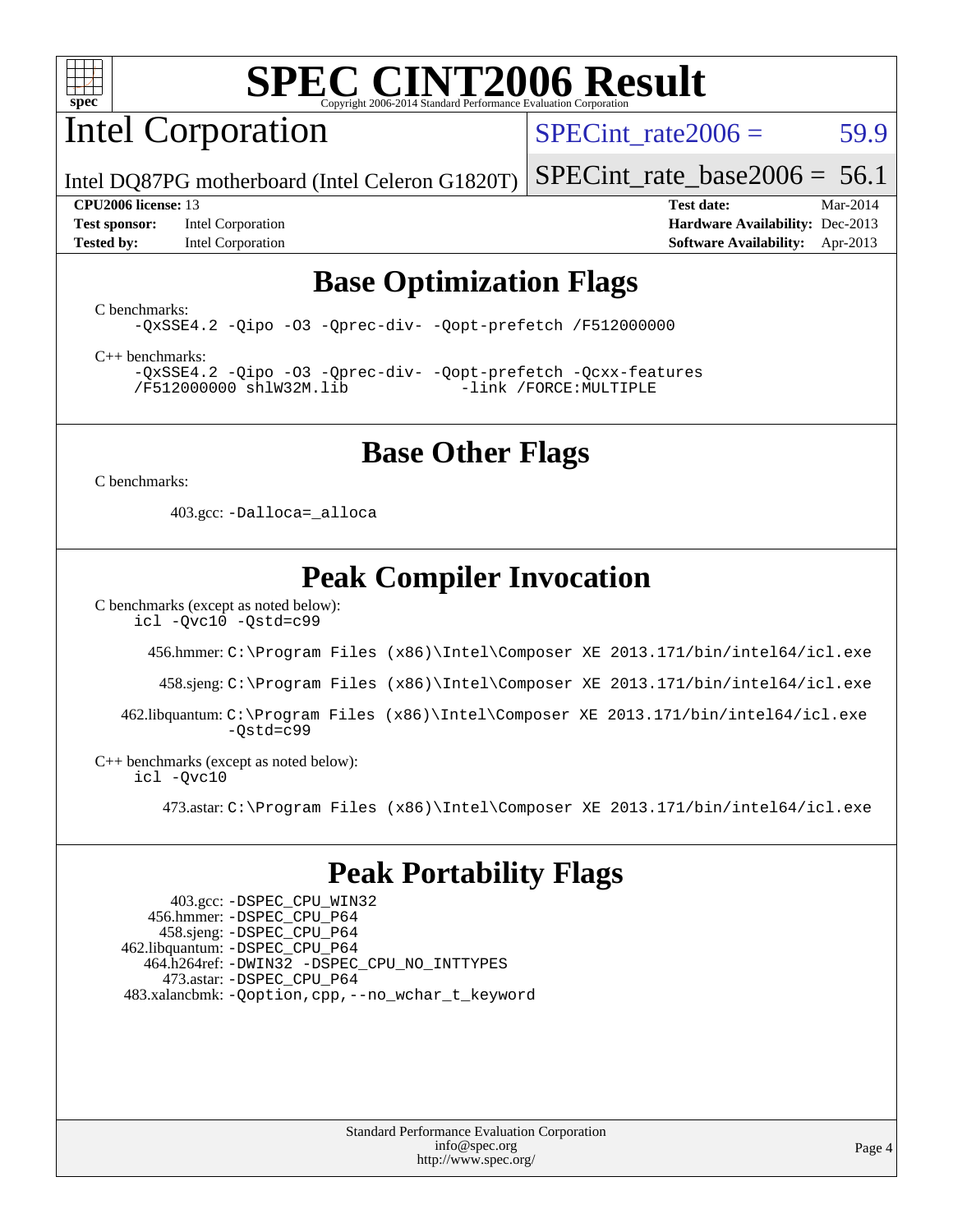

Intel Corporation

 $SPECTnt_rate2006 = 59.9$ 

[SPECint\\_rate\\_base2006 =](http://www.spec.org/auto/cpu2006/Docs/result-fields.html#SPECintratebase2006) 56.1

Intel DQ87PG motherboard (Intel Celeron G1820T)

**[Tested by:](http://www.spec.org/auto/cpu2006/Docs/result-fields.html#Testedby)** Intel Corporation **[Software Availability:](http://www.spec.org/auto/cpu2006/Docs/result-fields.html#SoftwareAvailability)** Apr-2013

**[CPU2006 license:](http://www.spec.org/auto/cpu2006/Docs/result-fields.html#CPU2006license)** 13 **[Test date:](http://www.spec.org/auto/cpu2006/Docs/result-fields.html#Testdate)** Mar-2014 **[Test sponsor:](http://www.spec.org/auto/cpu2006/Docs/result-fields.html#Testsponsor)** Intel Corporation **[Hardware Availability:](http://www.spec.org/auto/cpu2006/Docs/result-fields.html#HardwareAvailability)** Dec-2013

# **[Peak Optimization Flags](http://www.spec.org/auto/cpu2006/Docs/result-fields.html#PeakOptimizationFlags)**

### [C benchmarks](http://www.spec.org/auto/cpu2006/Docs/result-fields.html#Cbenchmarks):

|                   | 400.perlbench: -QxSSE4.2(pass 2) -Qprof_gen(pass 1) -Qprof_use(pass 2)<br>-Qipo -03 -Qprec-div- -Qansi-alias -Qopt-prefetch<br>-link /FORCE: MULTIPLE<br>/F512000000 shlW32M.lib                     |
|-------------------|------------------------------------------------------------------------------------------------------------------------------------------------------------------------------------------------------|
|                   | 401.bzip2: -QxSSE4.2(pass 2) -Qprof_gen(pass 1) -Qprof_use(pass 2)<br>-Qipo -03 -Qprec-div- -Qopt-prefetch -Qansi-alias<br>/F512000000                                                               |
|                   | 403.gcc: -QxSSE4.2(pass 2) -Qprof_gen(pass 1) -Qprof_use(pass 2)<br>-Qipo -03 -Qprec-div- -Qopt-prefetch /F512000000                                                                                 |
|                   | 429.mcf: basepeak = $yes$                                                                                                                                                                            |
|                   | 445.gobmk: -QxSSE4.2(pass 2) -Qprof_gen(pass 1) -Qprof_use(pass 2)<br>-Qipo -02 -Qprec-div- -Qansi-alias /F512000000                                                                                 |
|                   | 456.hmmer: - Qauto-ilp32 - QxSSE4.2(pass 2) - Qprof_gen(pass 1)<br>-Oprof_use(pass 2) -Qipo -03 -Oprec-div- -Oopt-prefetch<br>/F512000000                                                            |
|                   | 458.sjeng: - Qauto-ilp32 - QxSSE4.2(pass 2) - Qprof_gen(pass 1)<br>-Qprof_use(pass 2) -Qipo -03 -Qprec-div- -Qunroll4<br>/F512000000                                                                 |
|                   | 462.libquantum: - Qauto-ilp32 - QxSSE4.2 - Qipo - 03 - Qprec-div-<br>-Qopt-prefetch /F512000000                                                                                                      |
|                   | 464.h264ref: -QxSSE4.2(pass 2) -Qprof_gen(pass 1) -Qprof_use(pass 2)<br>-Qipo -03 -Qprec-div- -Qunroll2 -Qansi-alias /F512000000                                                                     |
| $C++$ benchmarks: |                                                                                                                                                                                                      |
|                   | 471.omnetpp: $-QxSSE4$ . 2(pass 2) - Qprof_gen(pass 1) - Qprof_use(pass 2)<br>-Qipo -03 -Qprec-div- -Qansi-alias<br>-Qopt-ra-region-strategy=block /F512000000 shlW32M.lib<br>-link /FORCE: MULTIPLE |
|                   | 473.astar: -Qauto-ilp32 -QxSSE4.2 -Qipo -03 -Qprec-div-<br>-Qopt-prefetch /F512000000 shlW64M.lib<br>-link /FORCE: MULTIPLE                                                                          |
|                   | $483.xalanchmk: basepeak = yes$                                                                                                                                                                      |
|                   |                                                                                                                                                                                                      |
|                   |                                                                                                                                                                                                      |
|                   |                                                                                                                                                                                                      |